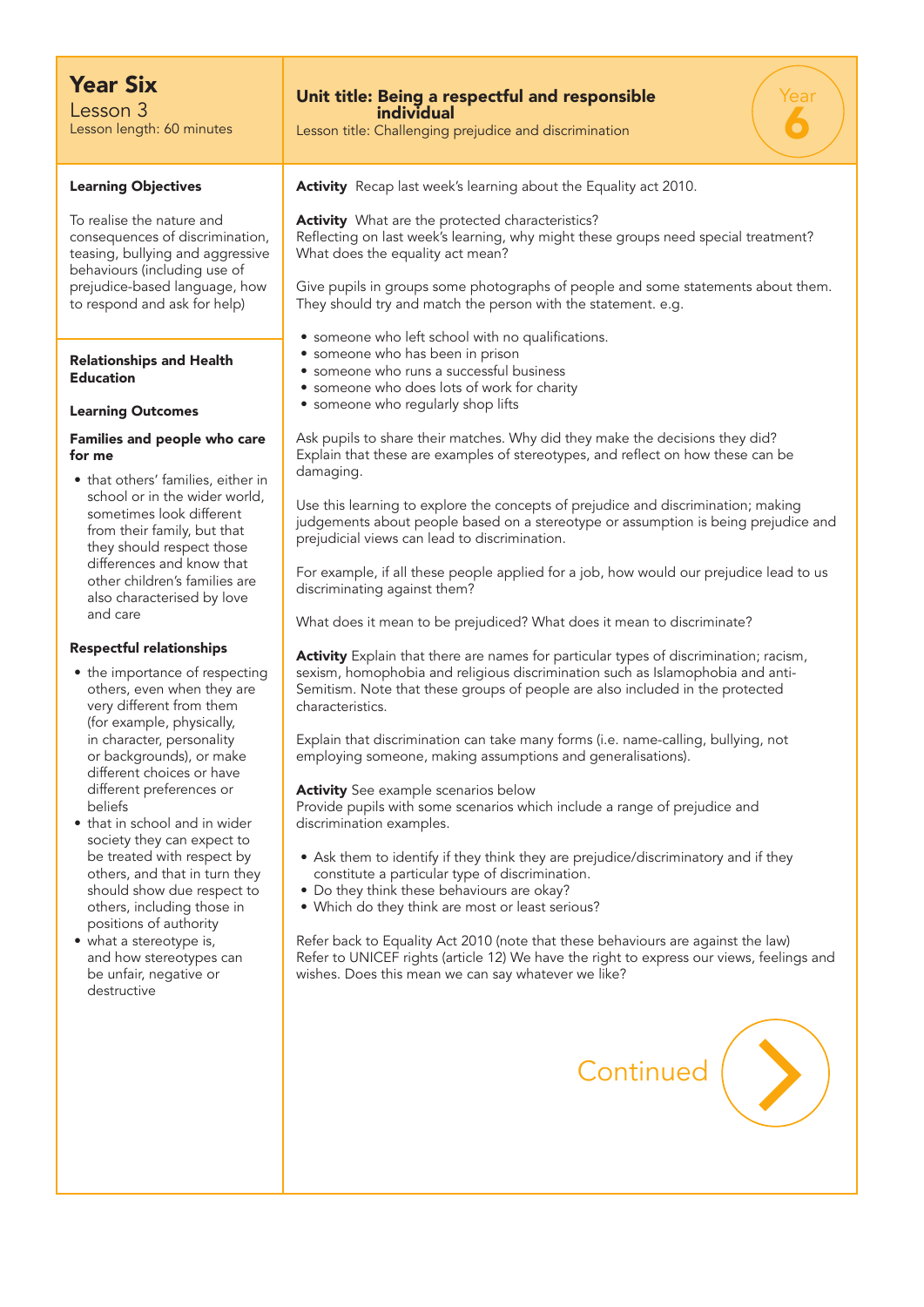| <b>Year Six</b><br>Lesson 3<br>Lesson length: 60 minutes                                                                                                                                                                          | Unit title: Being a respectful and responsible<br>'ear<br>individual<br>Lesson title: Challenging prejudice and discrimination                                                                                                                                                                                                                                                                                                                                                                                            |                                                                                                                                              |
|-----------------------------------------------------------------------------------------------------------------------------------------------------------------------------------------------------------------------------------|---------------------------------------------------------------------------------------------------------------------------------------------------------------------------------------------------------------------------------------------------------------------------------------------------------------------------------------------------------------------------------------------------------------------------------------------------------------------------------------------------------------------------|----------------------------------------------------------------------------------------------------------------------------------------------|
| <b>Relationships and Health</b><br><b>Education</b><br><b>Learning outcomes</b><br><b>Mental wellbeing</b><br>• how to judge whether<br>what they are feeling and<br>how they are behaving<br>is appropriate and<br>proportionate | <b>Debrief</b> Discuss the importance of respect for one another's opinions and when<br>expressing an opinion becomes illegal (inciting-hatred). Discuss the difference between<br>having a personal opinion or religious belief and the law, and the importance of<br>tolerance.<br>Explain how to seek support if they feel they or someone they know is being treated in<br>a discriminatory way.<br>NB: You may relay school code/rules on how we treat each other with respect and who<br>to report any concerns to. |                                                                                                                                              |
| <b>Unicef Articles</b><br>Article: 2-10, 12-25, 27, 28, 30,<br>31                                                                                                                                                                 | <b>Resources</b><br>See websites below                                                                                                                                                                                                                                                                                                                                                                                                                                                                                    | Key vocabulary<br>Stereotypes<br>Prejudice<br>Discrimination<br>Racism<br>Sexism<br>Homophobia<br>Islamaphobia<br>Anti-Semitism<br>Tolerance |